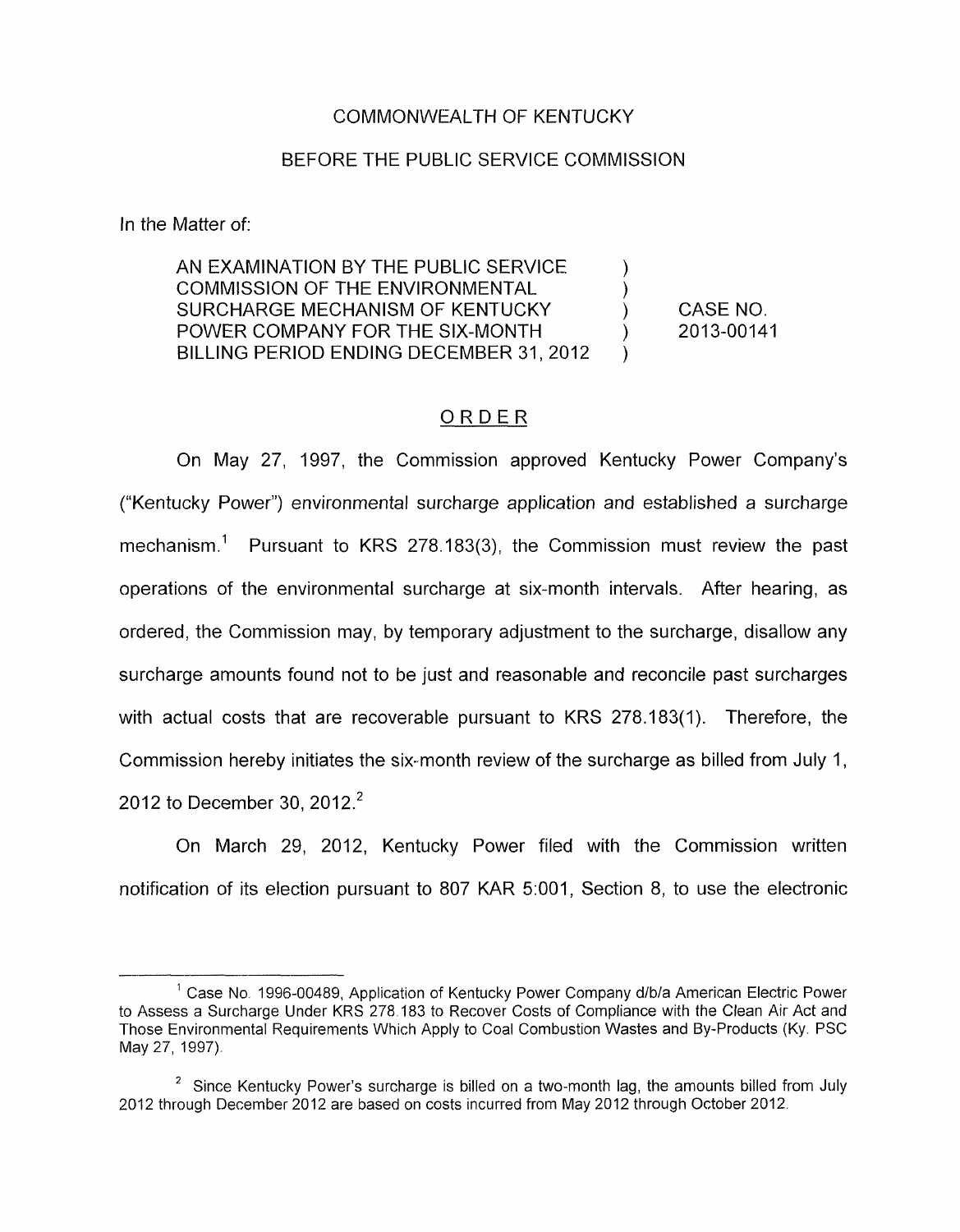filing procedures in all future company six-month and two-year environmental surcharge review proceedings.<sup>3</sup> As 807 KAR 5:001, Section 8, permits the Commission to direct the use of electronic filing procedures for proceedings which we initiate on our own motion, we find that electronic filing procedures should be used. As such, Kentucky Power shall follow the procedures set forth in 807 KAR 5:001, Section 8, when filing any document or paper in this matter. Pursuant to *807* KAR 5:001, Section *8,* unless a party granted leave to intervene states its objection to the use of electronic filing procedures in a motion for intervention, the party shall be deemed to have consented to the use of electronic filing procedures and the service of all papers, including Orders of the Commission, by electronic means; the party shall file with the Commission within seven days of the date of an Order of the Commission granting the intervention a written statement that the party waives any right to service of Commission Orders by United States mail; and the party, or the party's authorized agent, possesses the facilities to receive electronic transmissions.

To facilitate this review, a procedural schedule is set forth in Appendix A to this Order. In accordance with that schedule, Kentucky Power is to file prepared direct testimony in support of the reasonableness of the application of its environmental surcharge mechanism during the time period under review. In addition, Kentucky Power is to file its response to the information requested in Appendix B to this Order. Since over- or under- recoveries may have occurred during the period under review in this proceeding, the Commission will entertain proposals to adopt one adjustment factor to net all over- or under-recoveries. A person who submits a motion to intervene after

<sup>&</sup>lt;sup>3</sup> Letter from Mark R. Overstreet, Counsel for Kentucky Power Company, to Jeff Derouen, Executive Director, Public Service Commission (Mar. 29, 2013).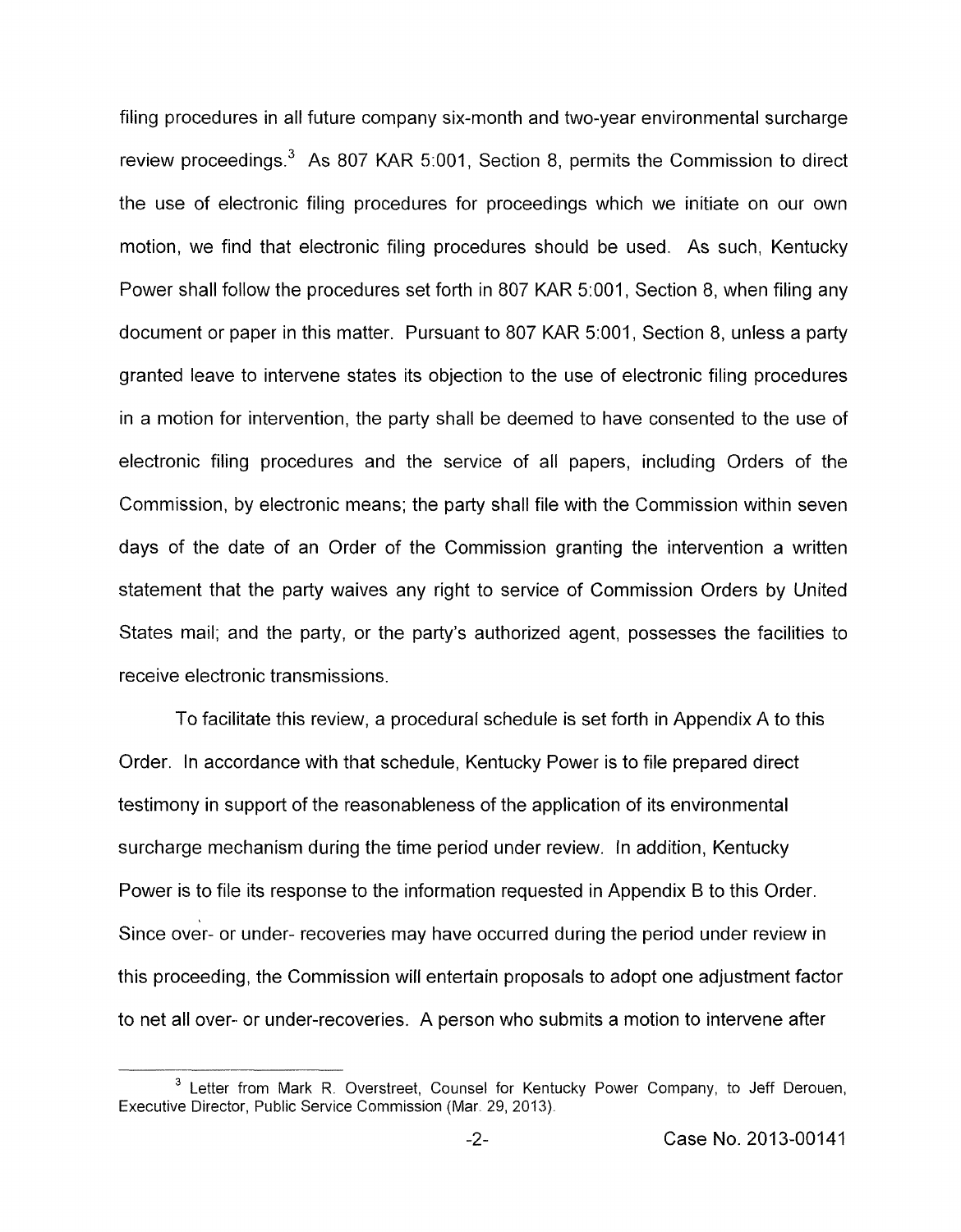July 1, 2013 and, upon a showing of good cause, is granted full intervention shall accept and abide by the existing procedural schedule.

Since the approval of its original environmental compliance plan and surcharge mechanism, Kentucky Power has sought and been granted three amendments to its original compliance plan and surcharge mechanism. The environmental surcharge, as billed during the period under review, provides recovery of the incremental costs associated with the original compliance plan, as well as the costs associated with the first, second, and third amendments to the compliance plan. When determining its overand under-recovery of the surcharge in this proceeding, Kentucky Power should reflect the impacts of these prior cases, as applicable.

IT IS THEREFORE ORDERED that:

1. Unless otherwise ordered by the Commission, the procedures set forth in 807 KAR 5:001, Section 8, shall be followed when filing papers in this proceeding.

2. The procedural schedule set forth in Appendix A shall he followed in this proceeding.

*3.* Kentucky Power shall, by the date set forth in Appendix A, file its prepared direct testimony in support of the reasonableness of the application of its environmental surcharge mechanism during the period under review.

**4.** a. The information requested herein is due by the date set forth in Appendix A. Responses to requests for information shall include the name of the witness responsible for responding to the questions related to the information provided.

b. Each response shall be answered under oath or, for representatives of a public or private corporation or a partnership or association or a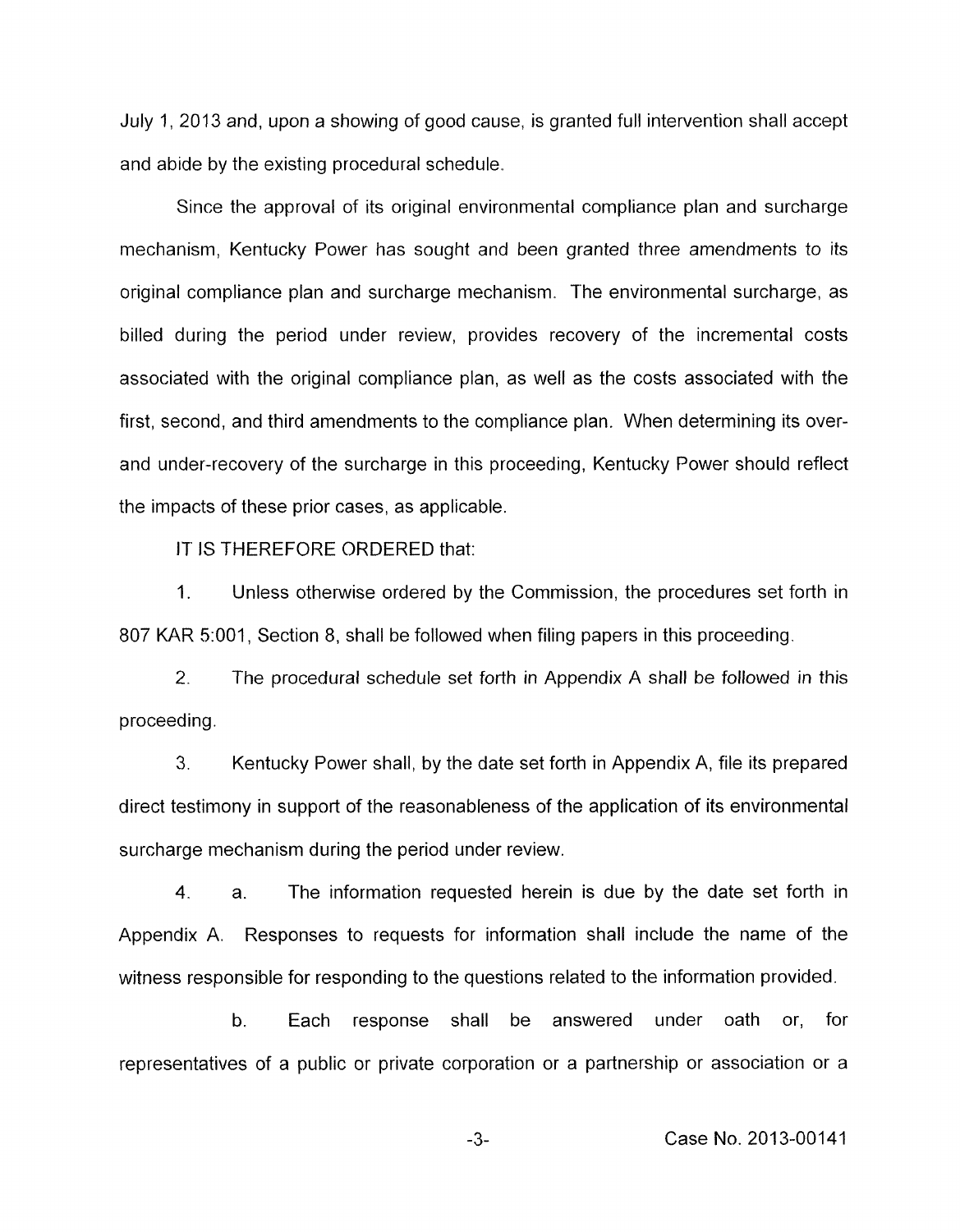governmental agency, be accompanied by a signed certification of the preparer or person supervising the preparation of the response on behalf of the entity that the response is true and accurate to the best of that person's knowledge, information, and belief formed after a reasonable inquiry.

c. Any party shall make timely amendment to any prior response if it obtains information which indicates that the response was incorrect when made or, though correct when made, is now incorrect in any material respect.

d. For any request to which a party fails or refuses to furnish all or part of the requested information, that party shall provide a written explanation of the specific grounds for its failure to completely and precisely respond.

5. Within seven days of the Commission's granting of intervention to a party, Kentucky Power shall provide the party with a copy of its monthly environmental surcharge reports as filed with the Commission for the review period.

6. Kentucky Power's monthly environmental surcharge reports and supporting data for the review period are hereby incorporated by reference into the record of this case.

*7.* The Commission does not look favorably upon motions for continuance. Accordingly, motions for extensions of time with respect to the schedule herein shall be made in writing and will be granted only upon a showing of good cause.

8. Nothing contained herein shall prevent the Commission from entering further Orders in this matter.

-4- Case No. 2013-00141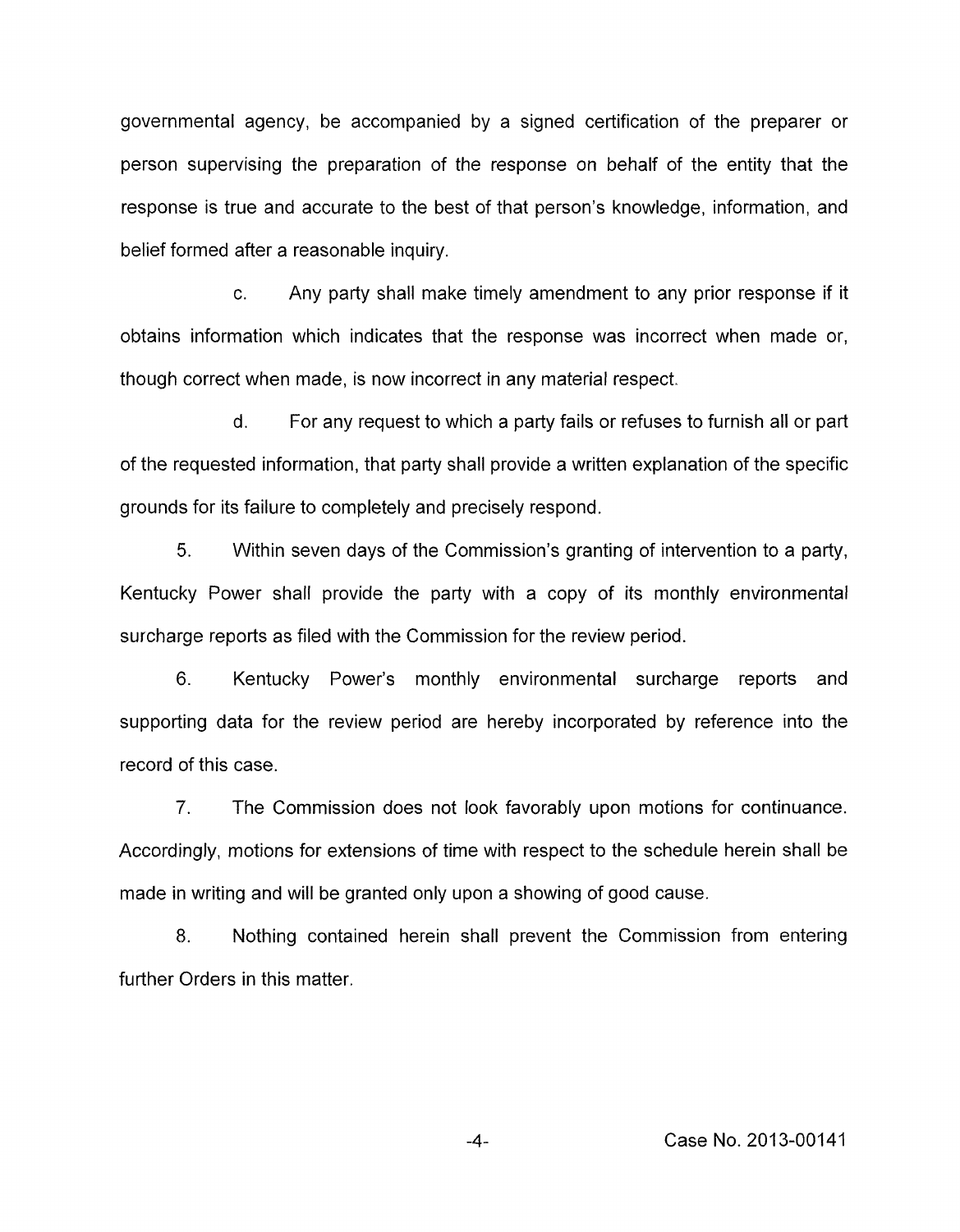

**ATTES** Executive Director

Case No. 2013-00141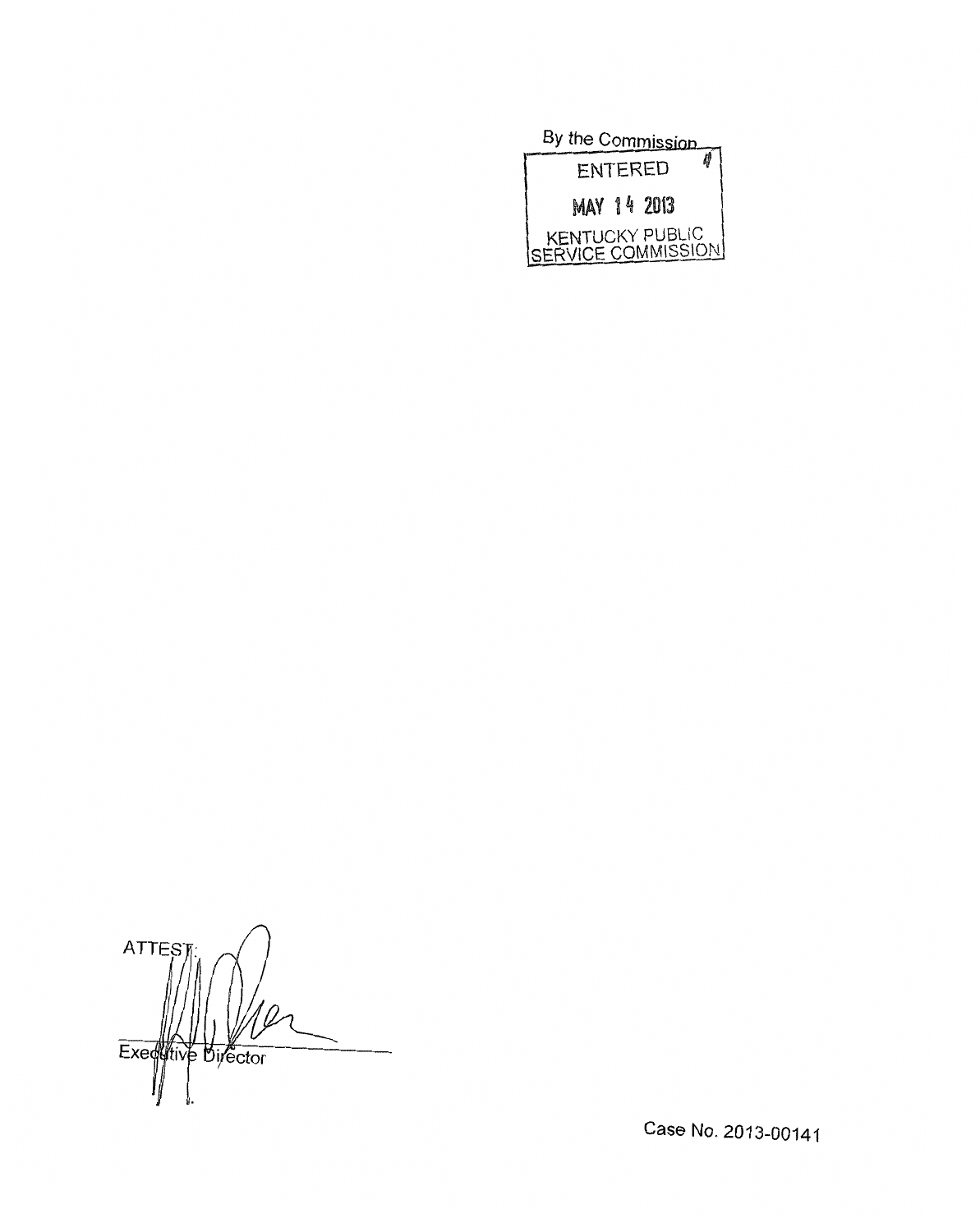# APPENDIX A

## APPENDIX TO AN ORDER OF THE KENTUCKY PUBLIC SERVICE COMMISSION IN CASE NO. 2013-00141 DATED

| Kentucky Power shall file its prepared direct testimony and<br>responses to the information requested in Appendix B                                    |  |
|--------------------------------------------------------------------------------------------------------------------------------------------------------|--|
|                                                                                                                                                        |  |
| An informal conference is to begin at 1:30 p.m.,<br>Eastern Daylight Time, in Conference Room 1 of the<br>Commission's offices at 211 Sower Boulevard, |  |
| A person interested in becoming a party to this proceeding<br>shall file a motion to intervene with the Commission pursuant                            |  |
| All additional requests for information to Kentucky Power                                                                                              |  |
| Kentucky Power shall file responses to additional requests for                                                                                         |  |
| Intervenor testimony, if any, in verified prepared form                                                                                                |  |
| All requests for information to Intervenors shall be                                                                                                   |  |
| Intervenors shall file responses to requests for                                                                                                       |  |
| Last day for Kentucky Power to request a hearing or submit this case                                                                                   |  |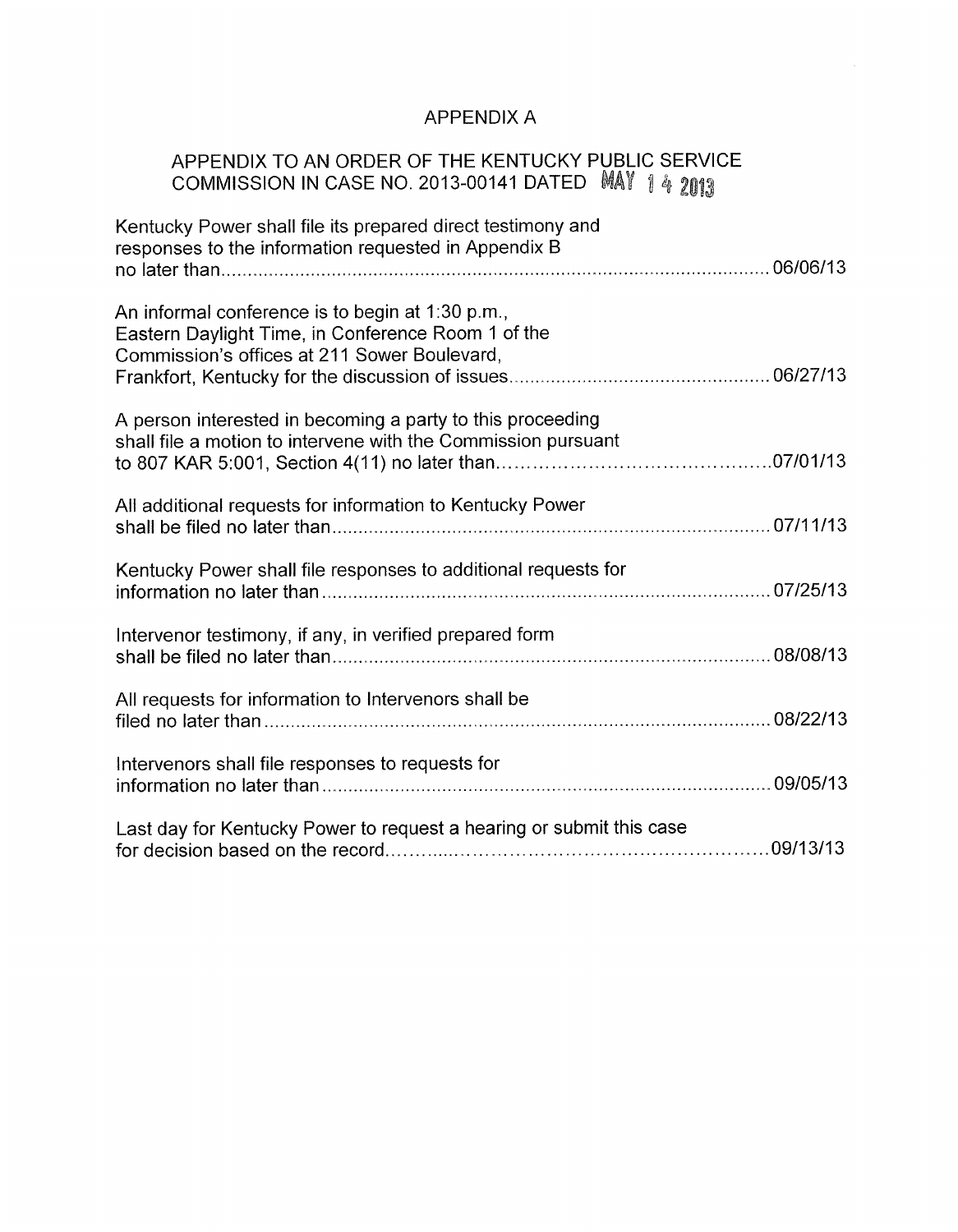### APPENDIX B

# APPENDIX TO AN ORDER OF THE KENTUCKY PUBLIC SERVICE COMMISSION IN CASE NO. 2013-00141 DATED MAY 1 4 2013

## COMMISSION STAFF'S FIRST REQUEST FOR INFORMATION TO KENTUCKY POWER COMPANY

1. Provide a summary schedule showing the calculation of E(m) and the surcharge factor for the expense months covered by the billing periods under review. Use ES Form 1.00 as a model for this summary. Include the two expense months subsequent to the billing periods in order to show the over- and under-recovery adjustments for the months included in the billing period under review. Include a calculation of any additional over- or under-recovery amount Kentucky Power believes needs to be recognized for the six-month review. Include all supporting calculations and documentation for any such additional over- or under-recovery.

2. The net gain or loss from sulfur dioxide and nitrogen oxide emission allowance sales are reported on ES Form 3.00, Calculation of Current Period Revenue Requirement, Third Component. For each expense month covered by the billing period under review, provide an explanation of how the gain or loss reported in the expense month was calculated and describe the transaction(s) that was/were the source of the gain or loss.

3. Provide the following information as of October 31, 2012. In addition to the electronic filing, provide the information in Excel spreadsheet format with the formulas intact and unprotected.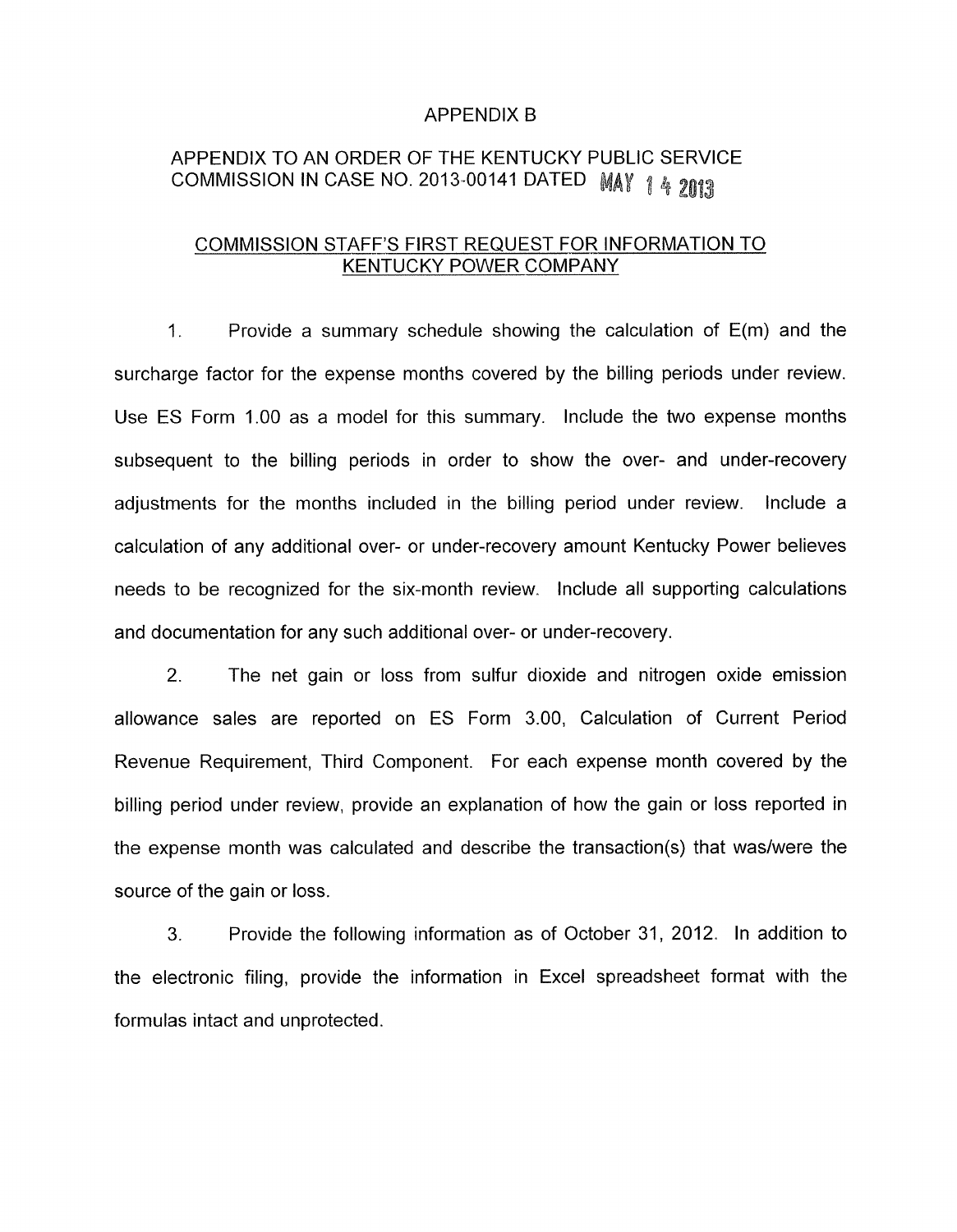a. The outstanding balances for long-term debt, short-term debt, accounts receivable financing, and common equity.

b. The blended interest rates for long-term debt, short-term debt, and accounts receivable financing. Include all supporting calculations showing how these blended interest rates were determined.

c. Kentucky Power's calculation of its weighted average cost of capital for environmental surcharge purposes.

d. The weighted average cost of capital reflecting the application of the income tax gross-up factor. Include all calculations and assumptions used in determining the information.

4. Refer to ES Form 3.10, Costs Associated with Big Sandy, Line 16, Monthly Environmental AEP Pool Capacity Costs from ES Form 3.14, Page 1 of 11, Column 5, Line IO. For the May 2012 through October 2012 expense months, explain the reason(s) for any change in the expense levels from month to month if that change is greater than plus or minus 10 percent.

5. Refer to ES Form 3.10, Costs Associated with Big Sandy, Line 17, Monthly 2003 Plan Non-Fuel O&M Expenses, from ES Form 3.13. For the May 2012 through October 2012 expense months, explain the reason(s) for any change in the expense levels from month to month if that change is greater than plus or minus 10 percent.

6. Refer to ES Form 3.10, Costs Associated with Big Sandy, Line 18, Monthly SO2 Emission Allowance Consumption. For the May 2012 through October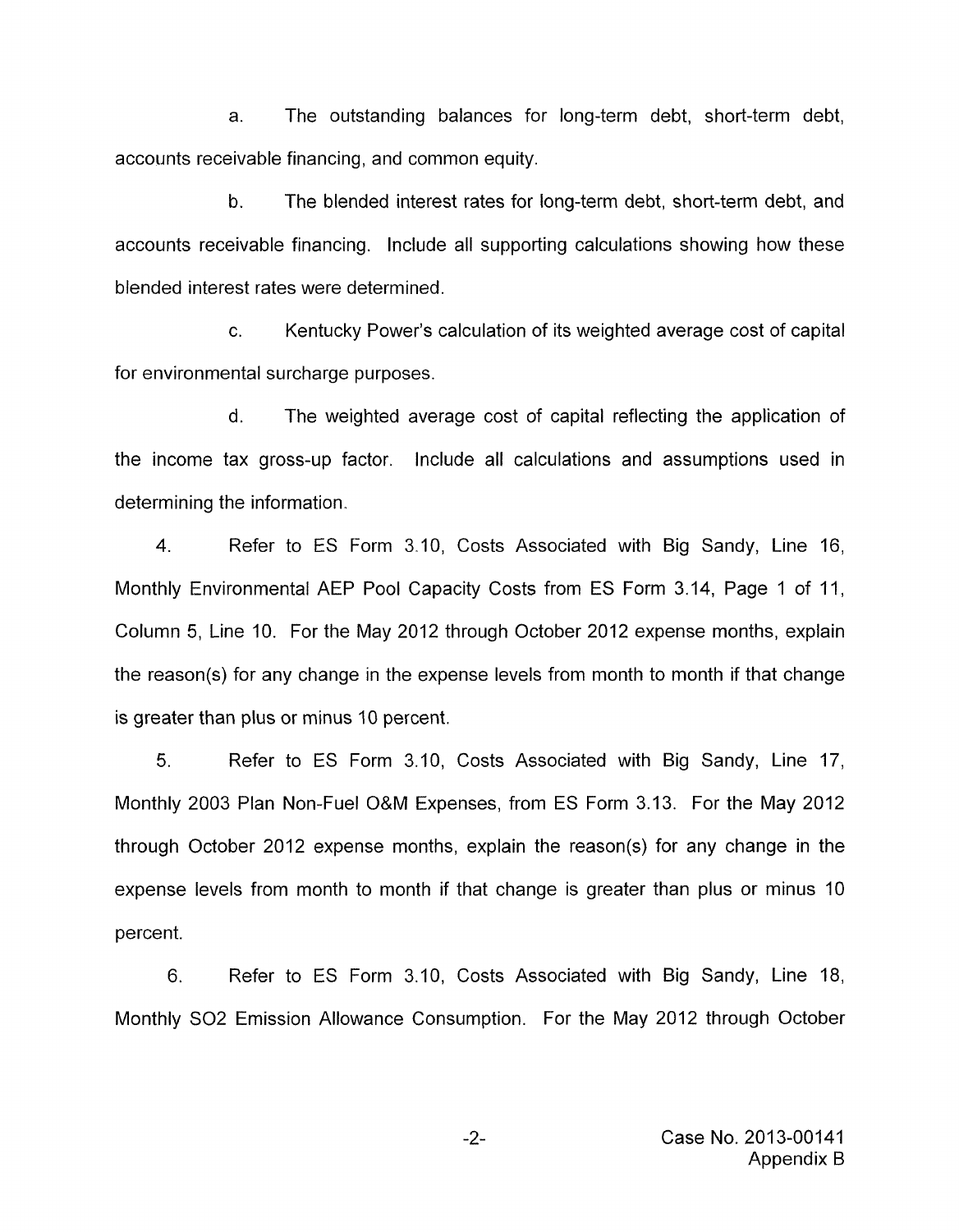2012 expense months, explain the reason(s) for any change in the expense levels from month to month if that change is greater than plus or minus 10 percent.

7. Reference ES Form 3.1 1 for the months in this review period.

a. For each month in the six-month review period, provide the calculation that supports the total cost of allowances consumed that is then carried to ES Form 3.10.

b. Provide an explanation and the reasons for the fluctuations in the monthly average cost of allowances determined in 7.a.

8. Provide the actual average residential customer's monthly usage. Based on this usage amount, provide the dollar impact any over- or under - recovery will have on the average residential customer's bill for the requested recovery period.

9. In Case No. 2011-00031,<sup>4</sup> Kentucky Power proposed to recover costs incurred at several Ohio Power Company plants for polymer, lime hydrate and steam expense through the environmental surcharge. After further review, Kentucky Power withdrew its proposal. In cases 2012-00273<sup>5</sup> and 2012-00504<sup>6</sup> these same expenses continued to be recovered through the environmental surcharge mechanism.

<sup>&</sup>lt;sup>4</sup> Case No. 2011-00031, An Examination by the Public Service Commission of the Environmental Surcharge Mechanism of Kentucky Power Company for the Six-Month Billing Period Ending December 31, 2010 (Ky. PSC Apr. 16, 2012).

<sup>&</sup>lt;sup>5</sup> Case No. 2012-00273, An Examination by the Public Service Commission of the Environmental Surcharge Mechanism of Kentucky Power Company for the Two-Year Billing Period Ending June 30, 2011 (Ky PSC Dec 12,2012)

<sup>&</sup>lt;sup>6</sup> Case No. 2012-00504, An Examination by the Public Service Commission of the Environmental Surcharge Mechanism of Kentucky Power Company for the Six-Month Billing Period Ending December 31, 2012.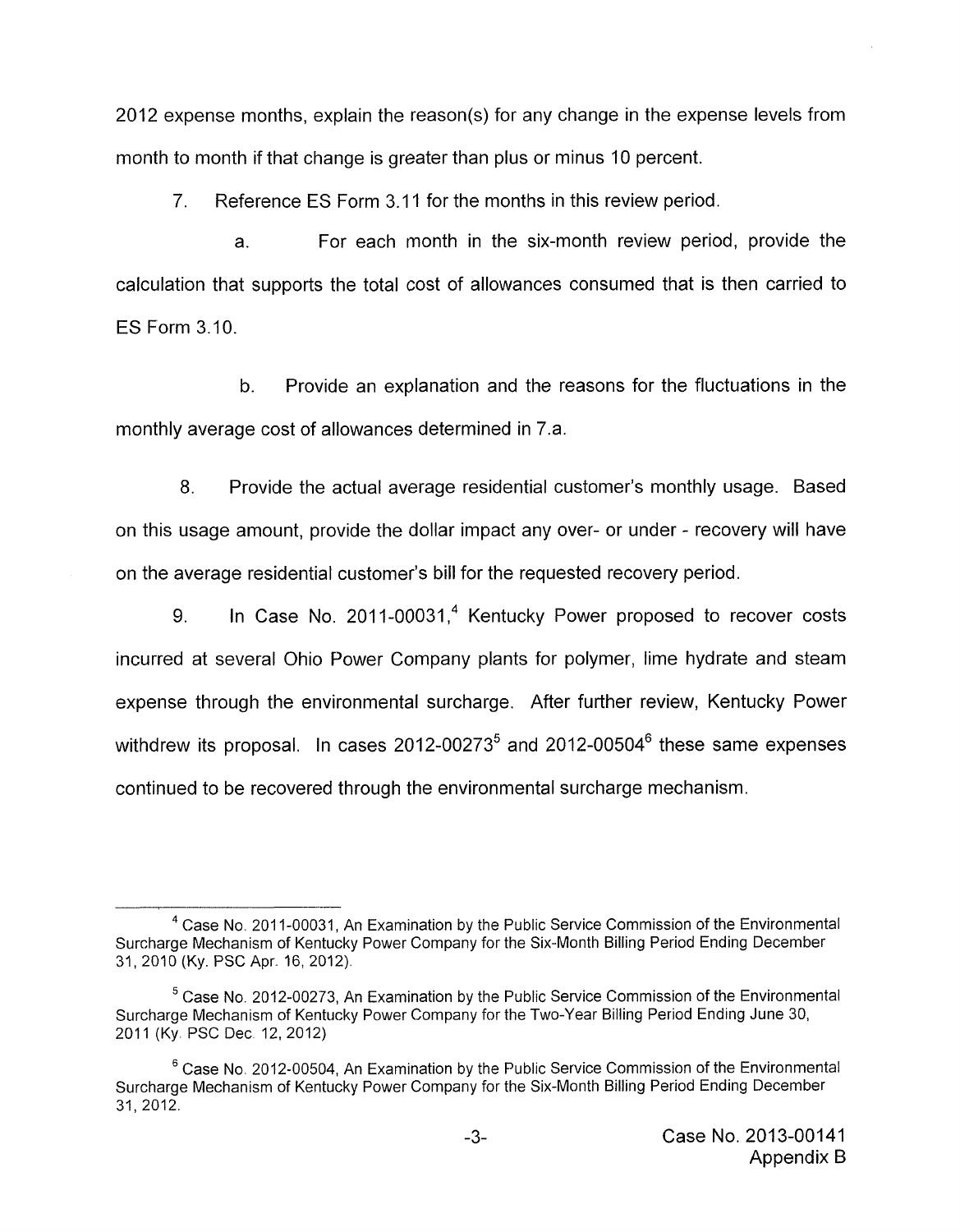a. For the period under review in this case, were these same expenses also included in Kentucky Power's monthly filings for the billing months of July 2012 through December 2012?

b. For the periods in this review, provide an analysis by month of the dollar amount of any over-recovery of environmental costs due to including lime hydrate, polymer and steam expense in the monthly environmental surcharge filings.

IO. In Case No. 2011-00031, Kentucky Power determined that it had not revised the capacity deficit amount and the company surplus weighting amounts each month on Form 3.14, which resulted in an over-recovery of the environmental surcharge. In cases 2012-00273 and 2012-00504, the same amounts were also not revised during the review periods.

a. Did Kentucky Power revise the capacity deficit amount and the company surplus weighting amounts for the billing months of July 2012 through December 2012?

b. For the period in this review, provide an analysis by month of the effect on the environmental surcharge recovered if the capacity deficit amount and the company surplus weighting amounts are revised to the correct amounts.

11. In Case No. 2012-00273, Kentucky Power proposed a revision to its methodology for calculating the cash working capital allowance component of its rate base.

a. Does Kentucky Power propose to make the same revision for this review period?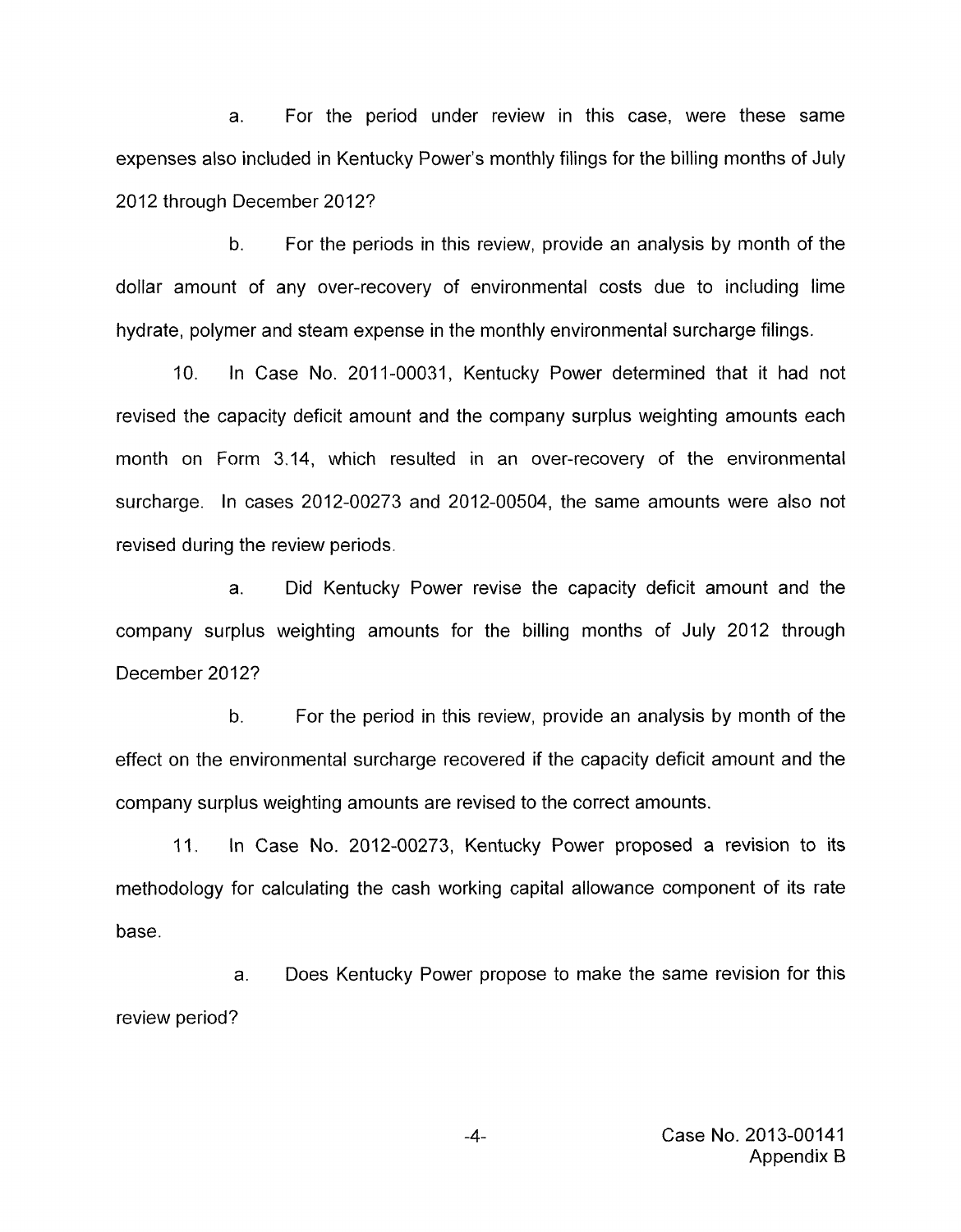b. For the period in this review, provide an analysis by month of the effect on the environmental surcharge recovered if the cash working capital allowance calculation is revised as proposed.

12. During the review period in which Kentucky Power had customers taking service under the Experimental Real-Time Pricing Tariff ("RTP"):

a. Were the RTP customers billed the monthly environmental surcharge?

b. Did the fact that Kentucky Power had customers taking service under RTP have any impact on the level of environmental costs recovered from the non-RTP customers?